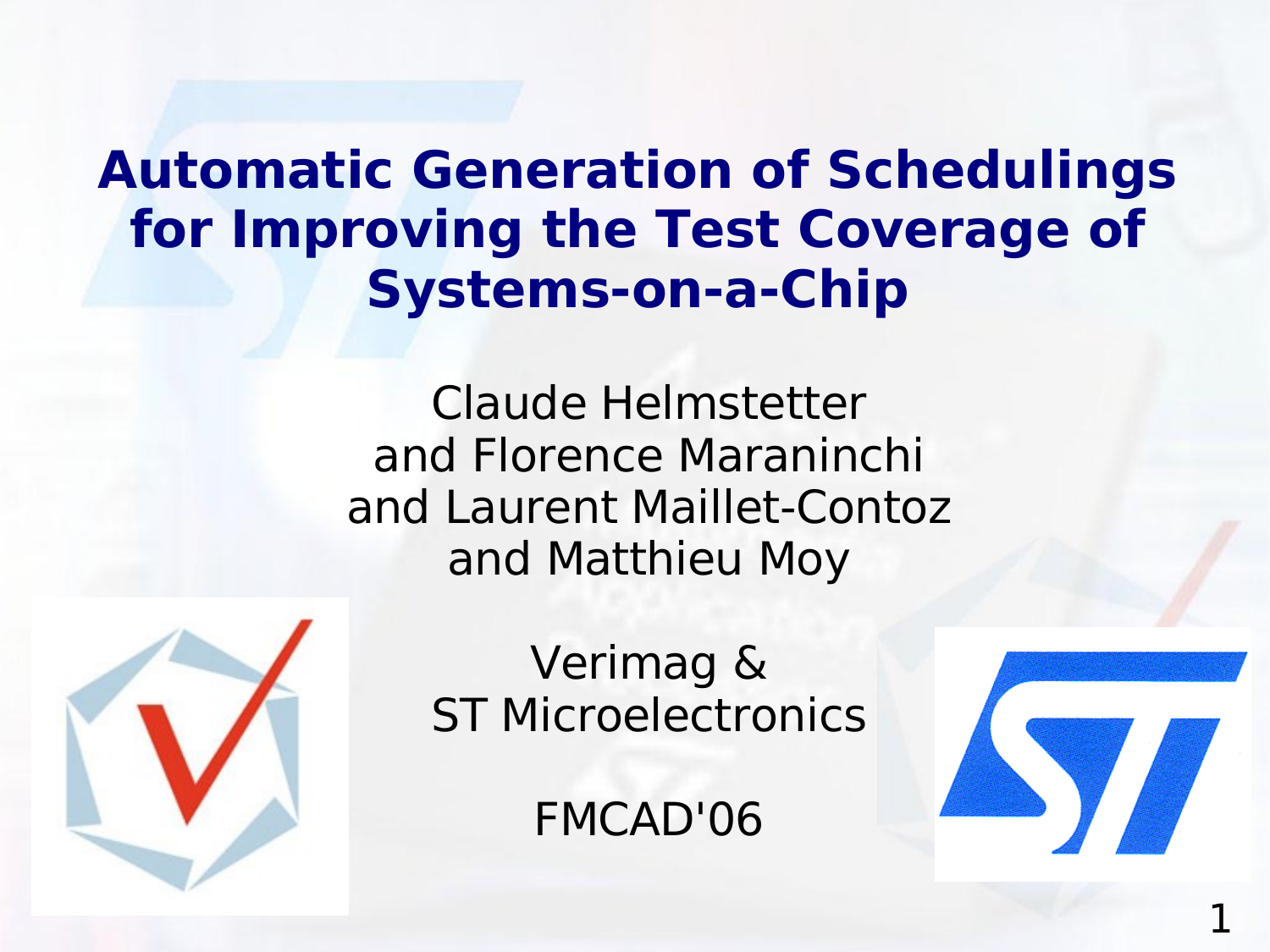## **Context: Transaction Level Models**

#### fastest

Early simulation of the embedded software Golden model for RTL validation





System-on-a-Chip (SoC) synthesis

most precise



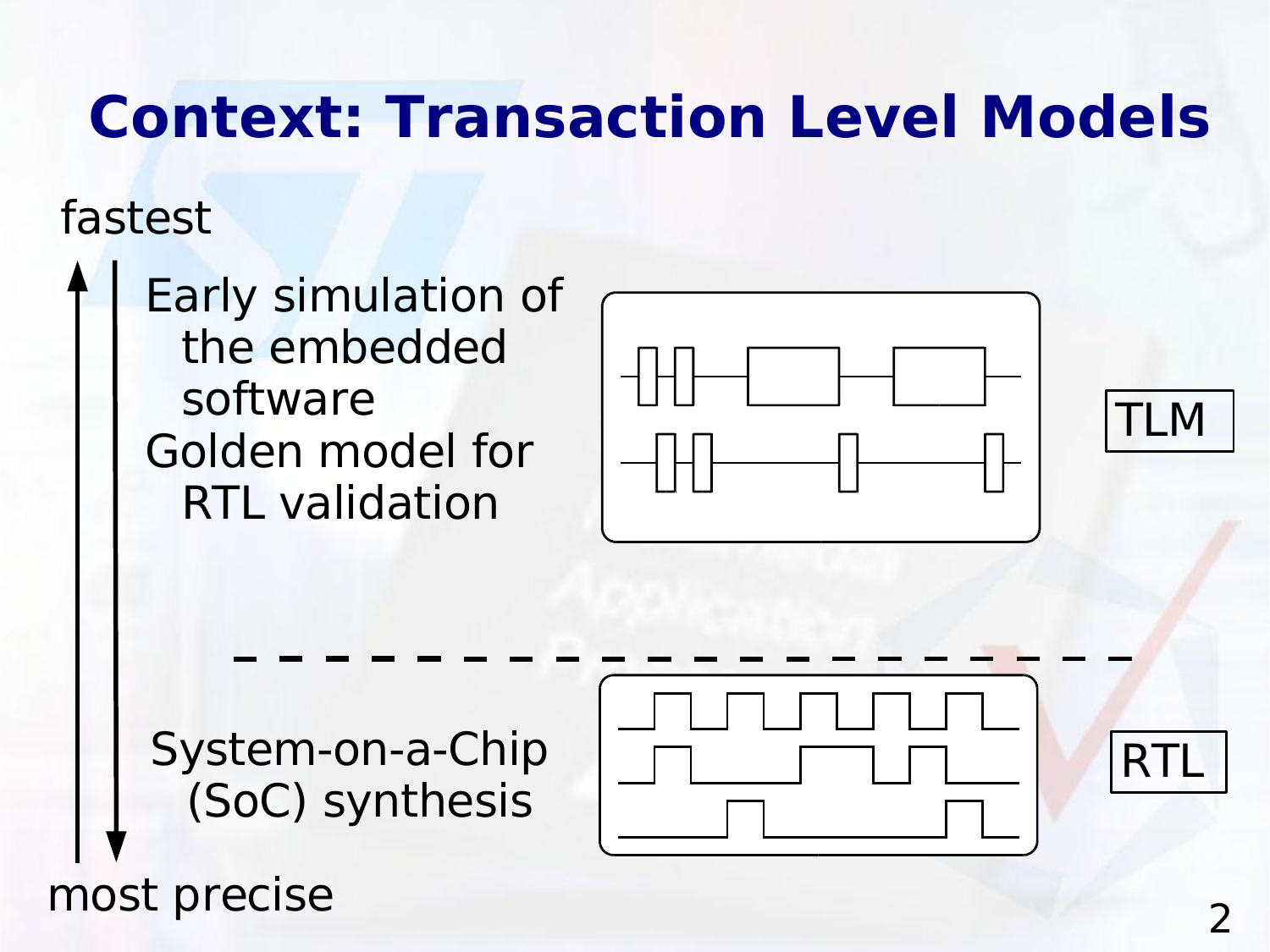#### **Context: SystemC, a C++ Library**



... unsigned x; **sc\_event** e; **SC\_HAS\_PROCESS**(top); top(sc\_module\_name name): **sc\_module**(name) { SC\_THREAD(P); SC\_THREAD(Q); } void top::P() { **wait**(e);

Elaboration phase, non-premptive scheduling, simulated time.

...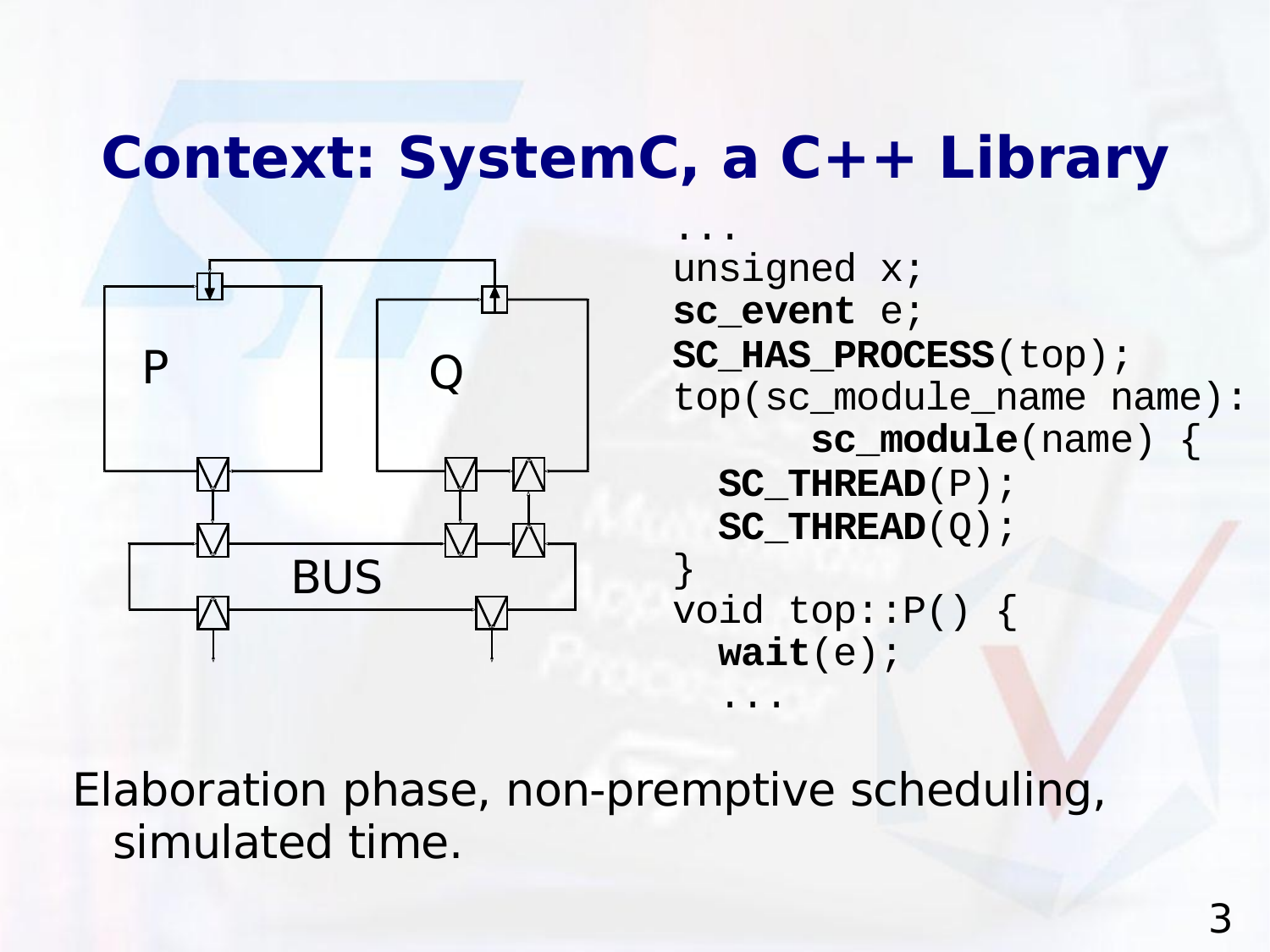## **Example of Scheduling Dependencies**

| $P_{P_1}$ - void top:: P() {                 | void top:: $Q() \{$ |
|----------------------------------------------|---------------------|
| wait(e);<br>$P_{\Omega}$                     | $e.notify()$ ;      |
| wait(20);                                    | $x = 0;$            |
| if $(x)$ cout << "Ok\n";  <br>P <sub>2</sub> | wait(20);           |
| else cout << "Ko\n"; }                       | $x = 1;$            |

- **3** possible schedulings: (TE=Time Elapse)
	- $\cdot$  P<sub>1</sub>;Q<sub>1</sub>;P<sub>2</sub>;[TE];Q<sub>2</sub>;P<sub>3</sub>: Ok default OSCI scheduler choice, if **P** declared before **Q and** if ...

Ш

- P1;Q1;P2;[TE];P3;Q2: **Ko**
- Q1;P1;[TE];Q2: **"dead-lock"**

 $O<sub>1</sub>$ 

 $Q<sub>2</sub>$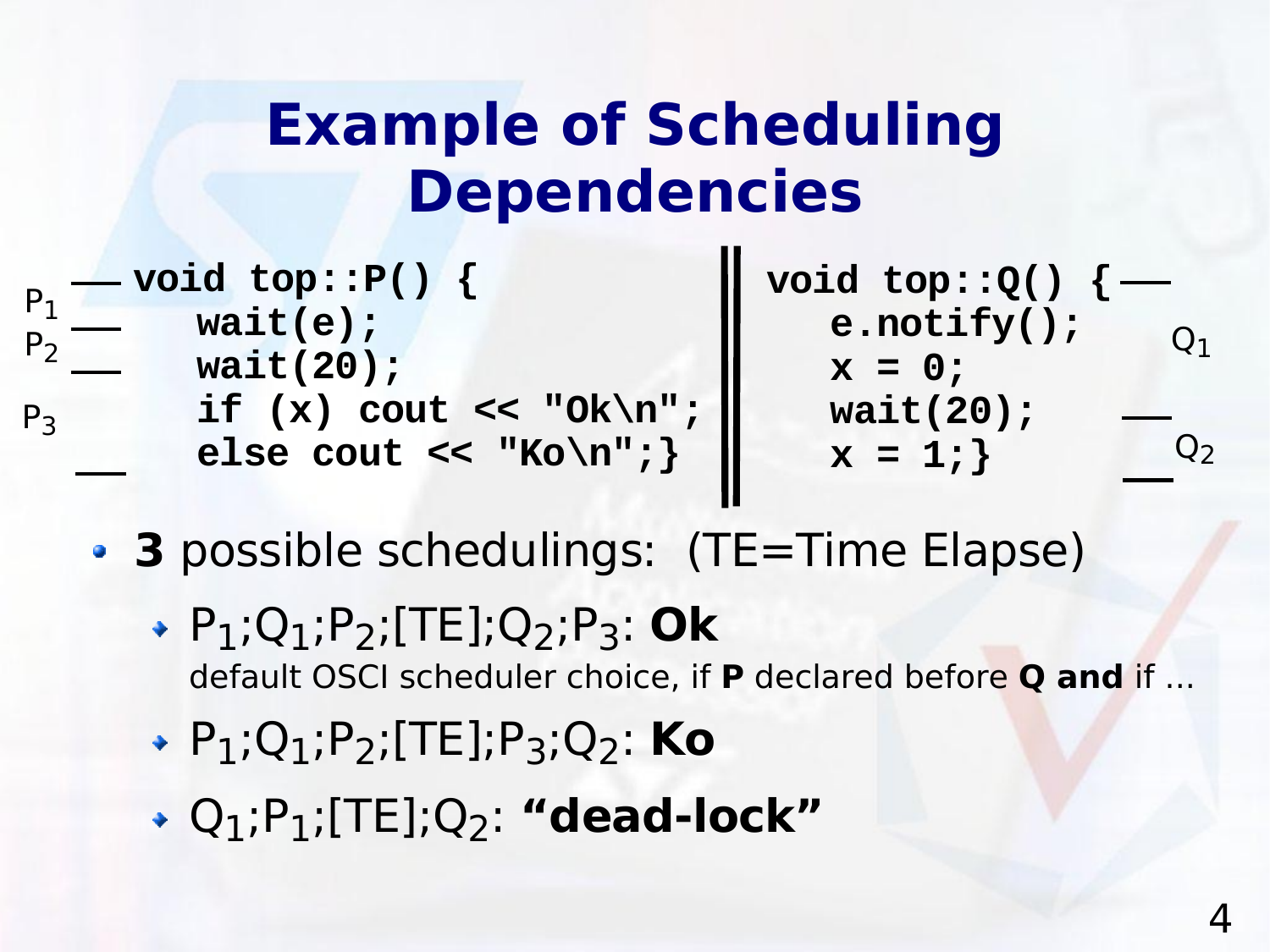## **The Coverage Problem**

- Even if data is fixed
	- The SystemC LRM allows many schedulings
	- Some implementations are not deterministic
- For the validation of SoC models:
	- 1 execution => very poor coverage
	- $\bullet$  Random schedulings  $\Rightarrow$  uncertain coverage, lots of useless executions
	- $\rightarrow$  Test with all possible schedulings  $\Rightarrow$  unrealistic
- Our goal: **test only executions that may lead to different final states**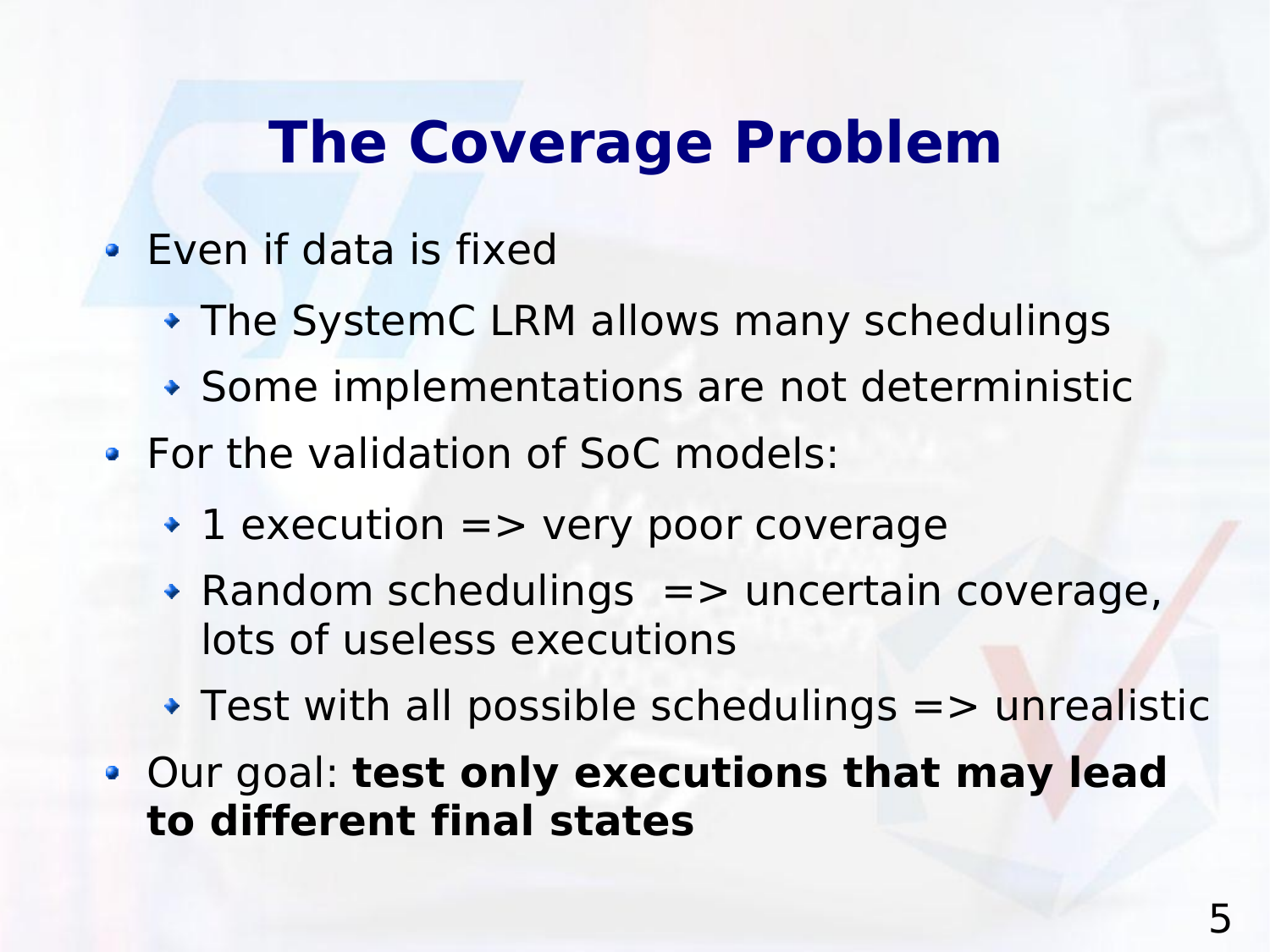# **Outline**

- TLM, SystemC and the Coverage Problem
- **Principle of the Technique Applied**
- Implementation and Results
- Conclusion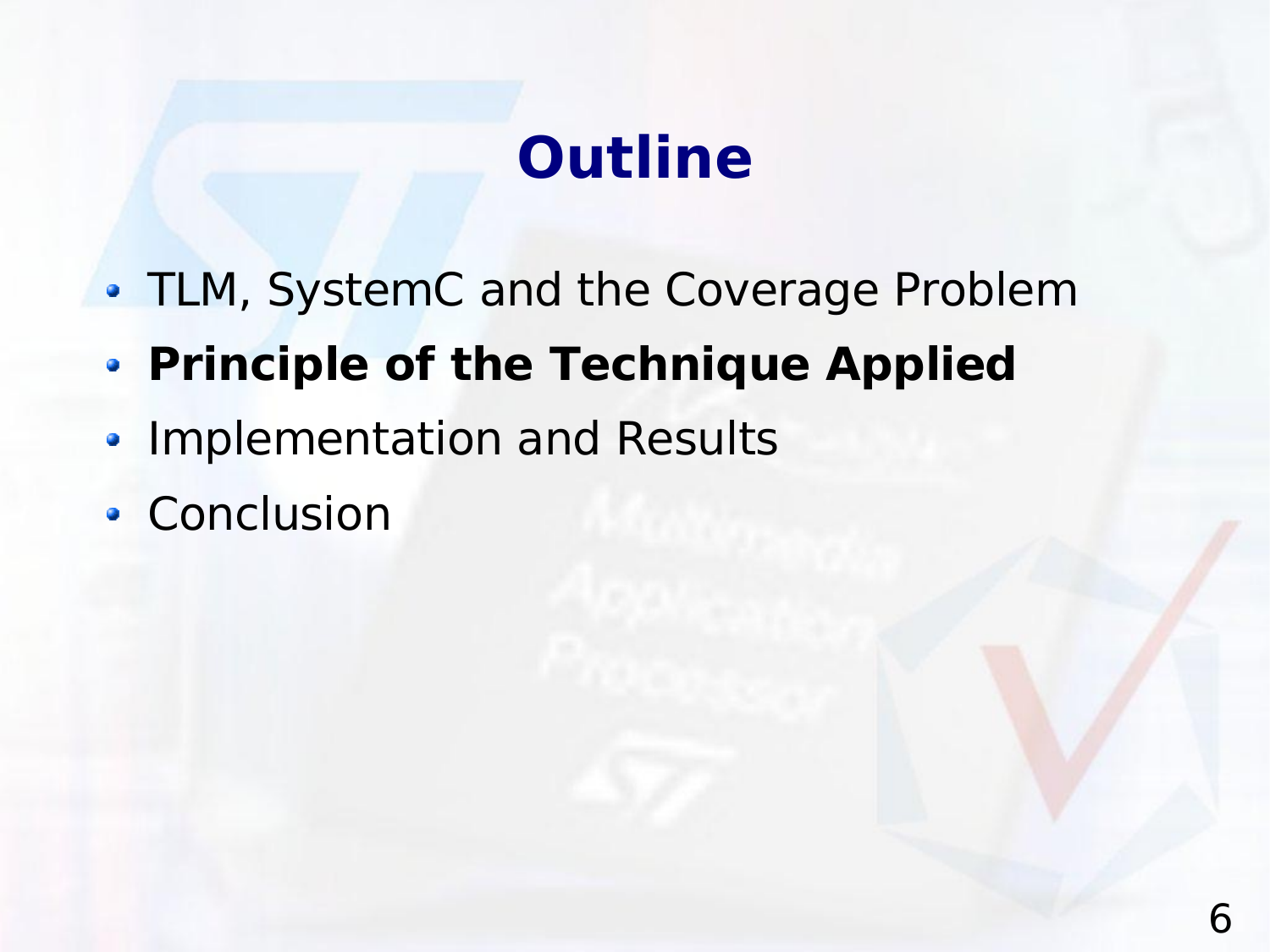#### **Principle of the Approach**

**Data** is **fixed**; we generate schedulings



Use of Dynamic Partial Order Reductions (presented by C.Flanagan, P.Godefroid at POPL'05)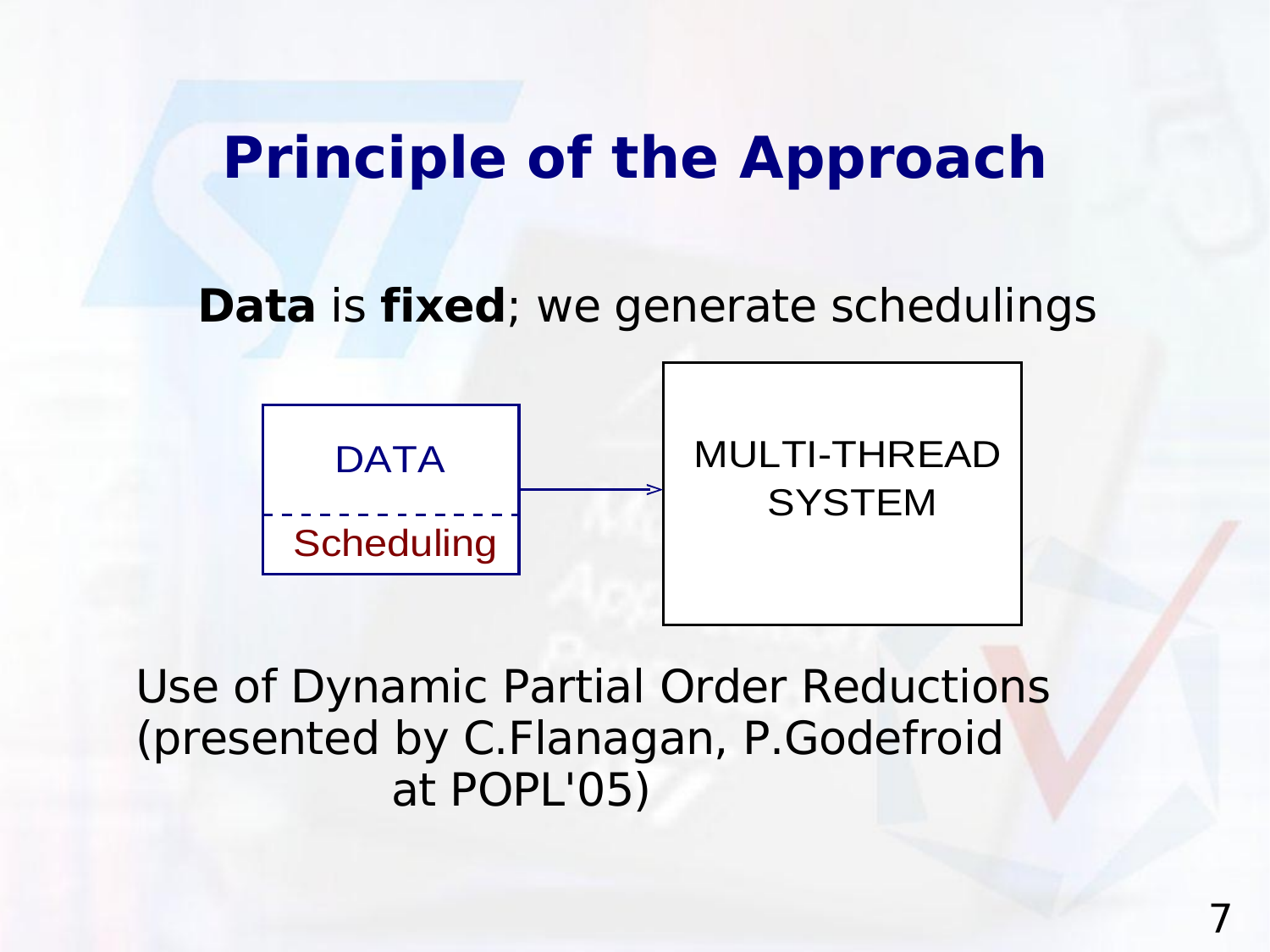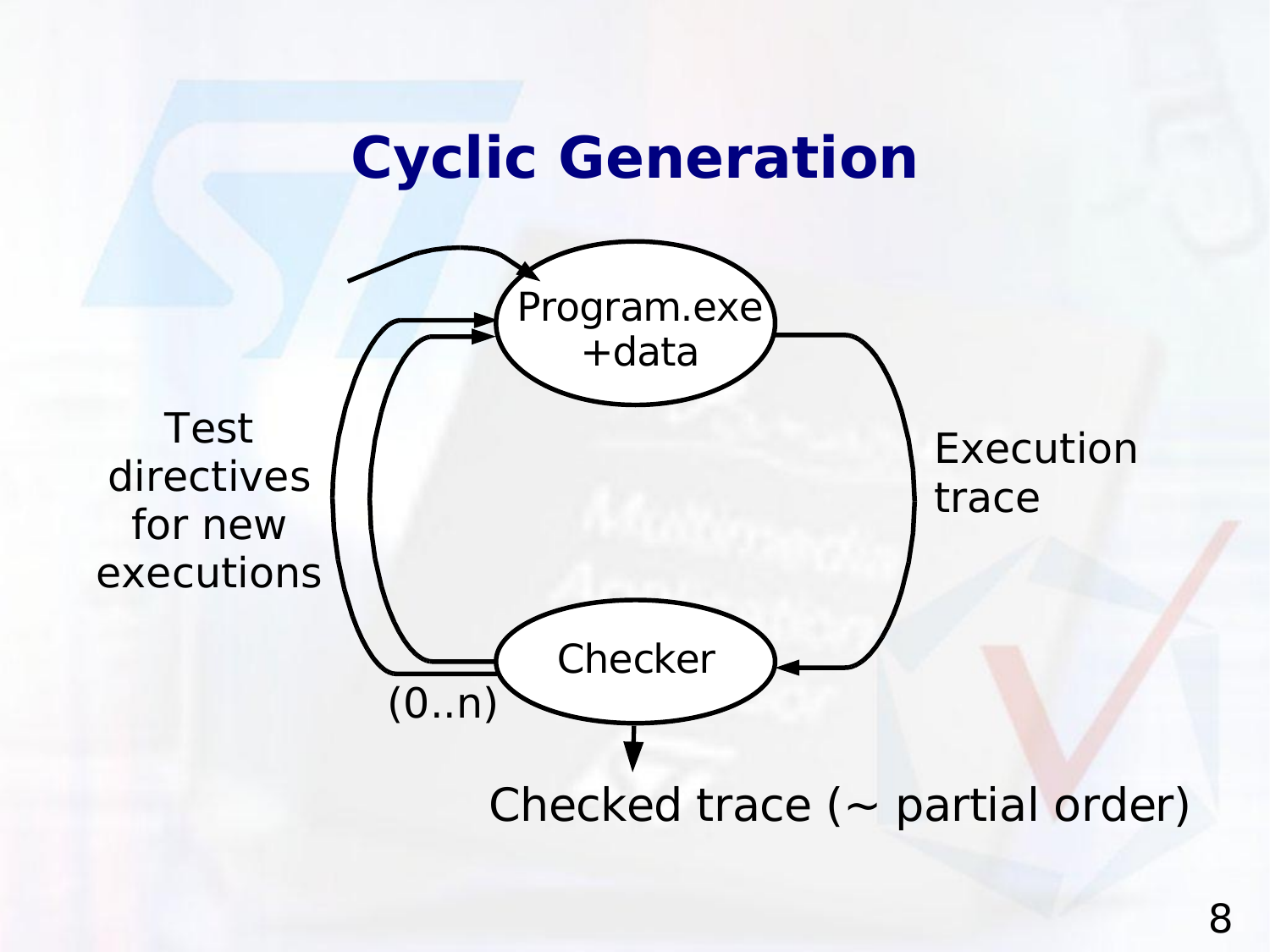#### **Checker: Observing Traces**



Goal: Guess if transitions are dependent by observation of their behavior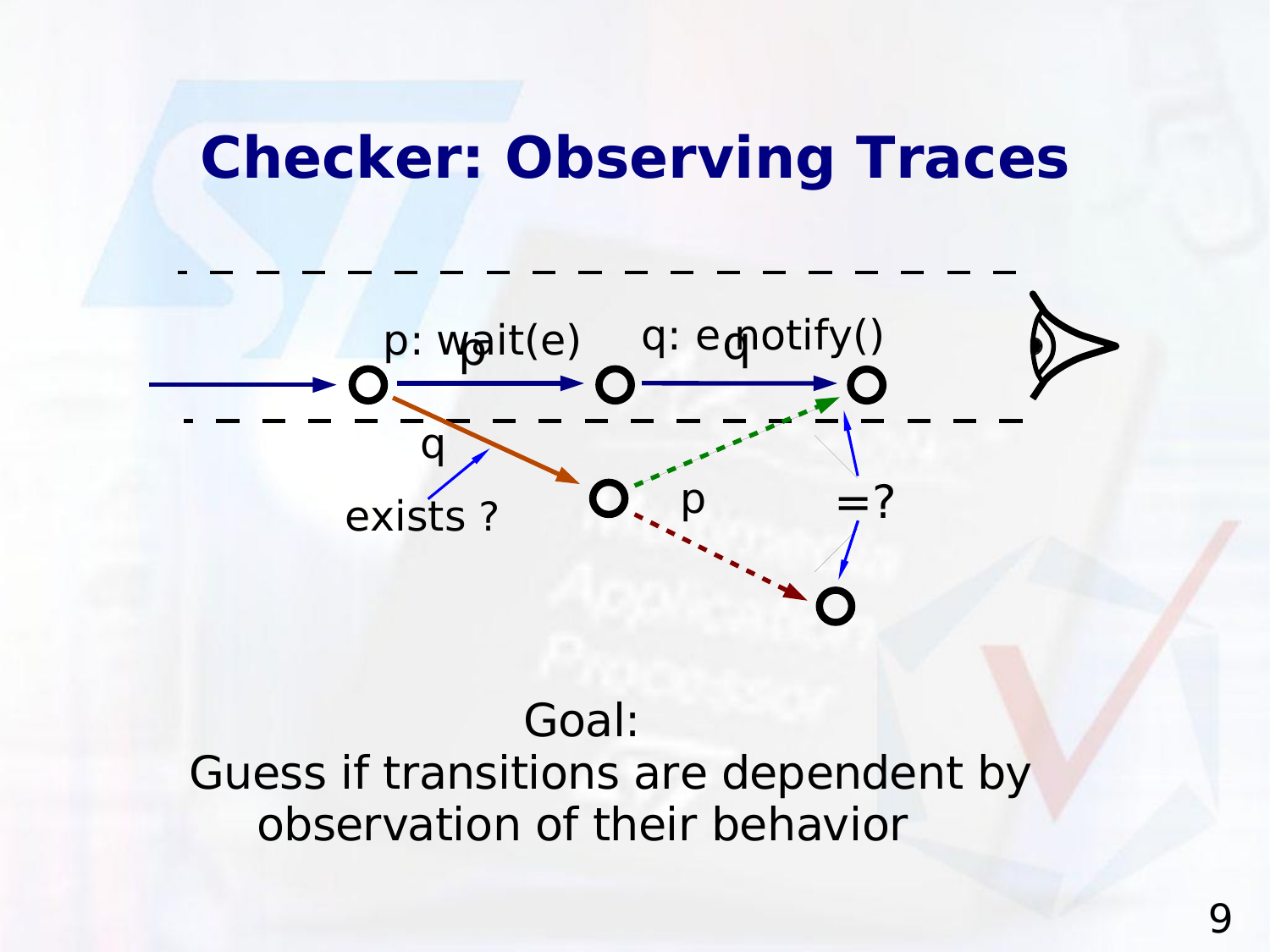#### **Checker: Action Dependencies**

- Independent <=> order is irrelevant
- Dependency cases for SystemC:
	- Variables (or memory locations):
		- Two **write** (T[12]=1 and T[12]=2)
		- One **write** and one **read** (x=1 and f(x))
	- Events:
		- One **notify** and one **wait**
		- In some cases: two **notify** (consequences on the computed partial order)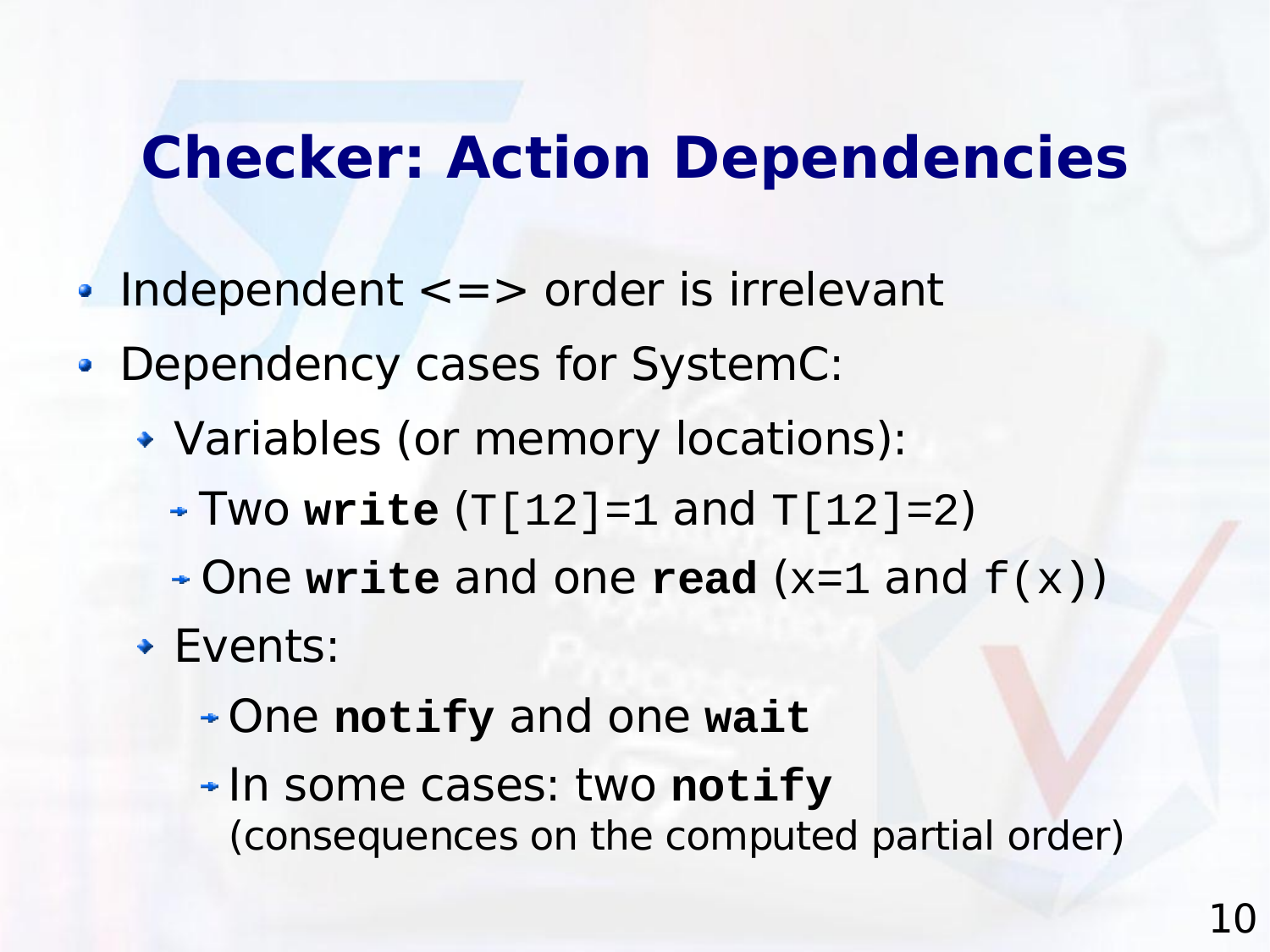

**Green** arrows: dependent but **not permutable Red** arrows: dependent and **permutable**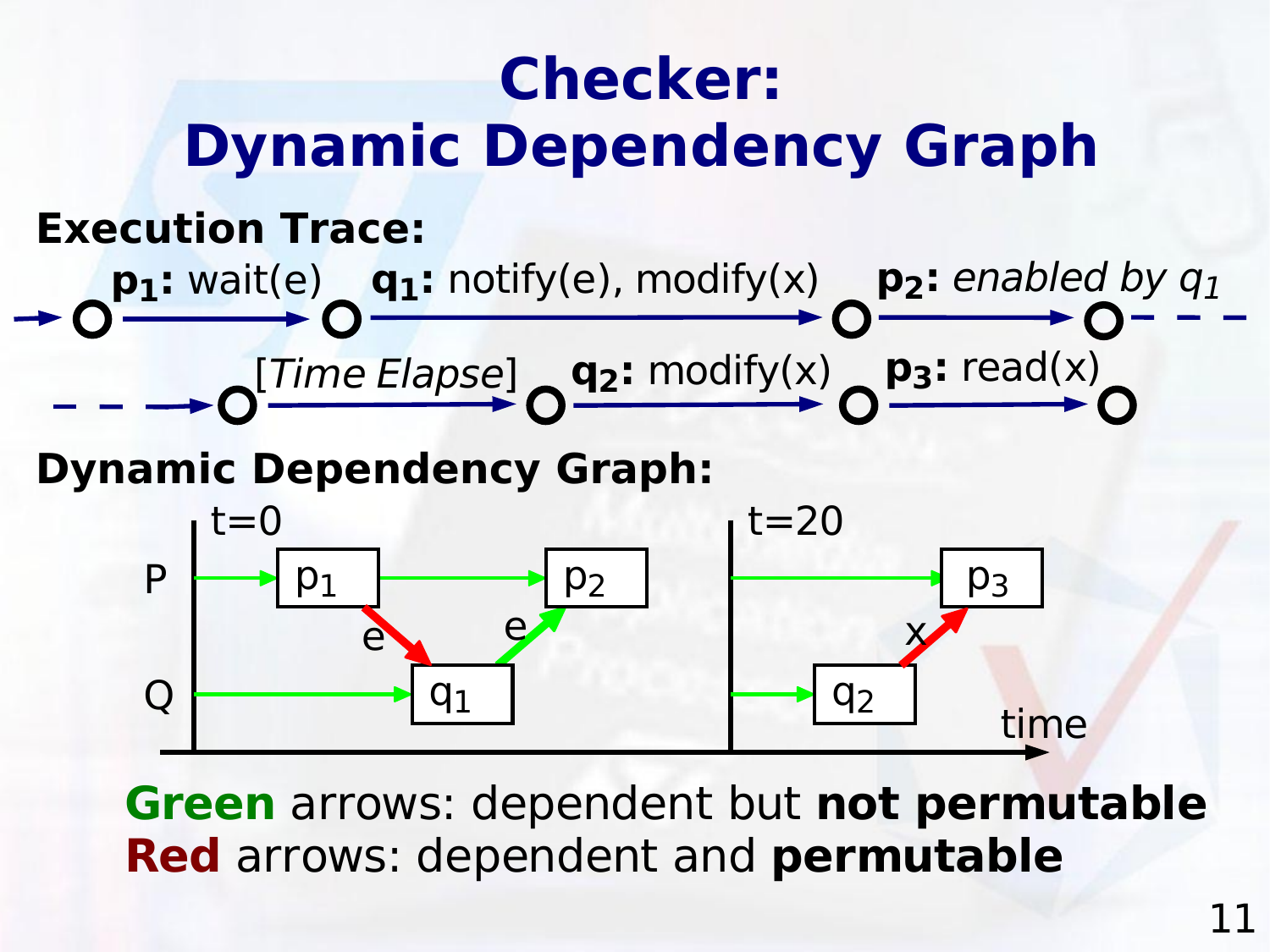

**j**-th execution of process **q**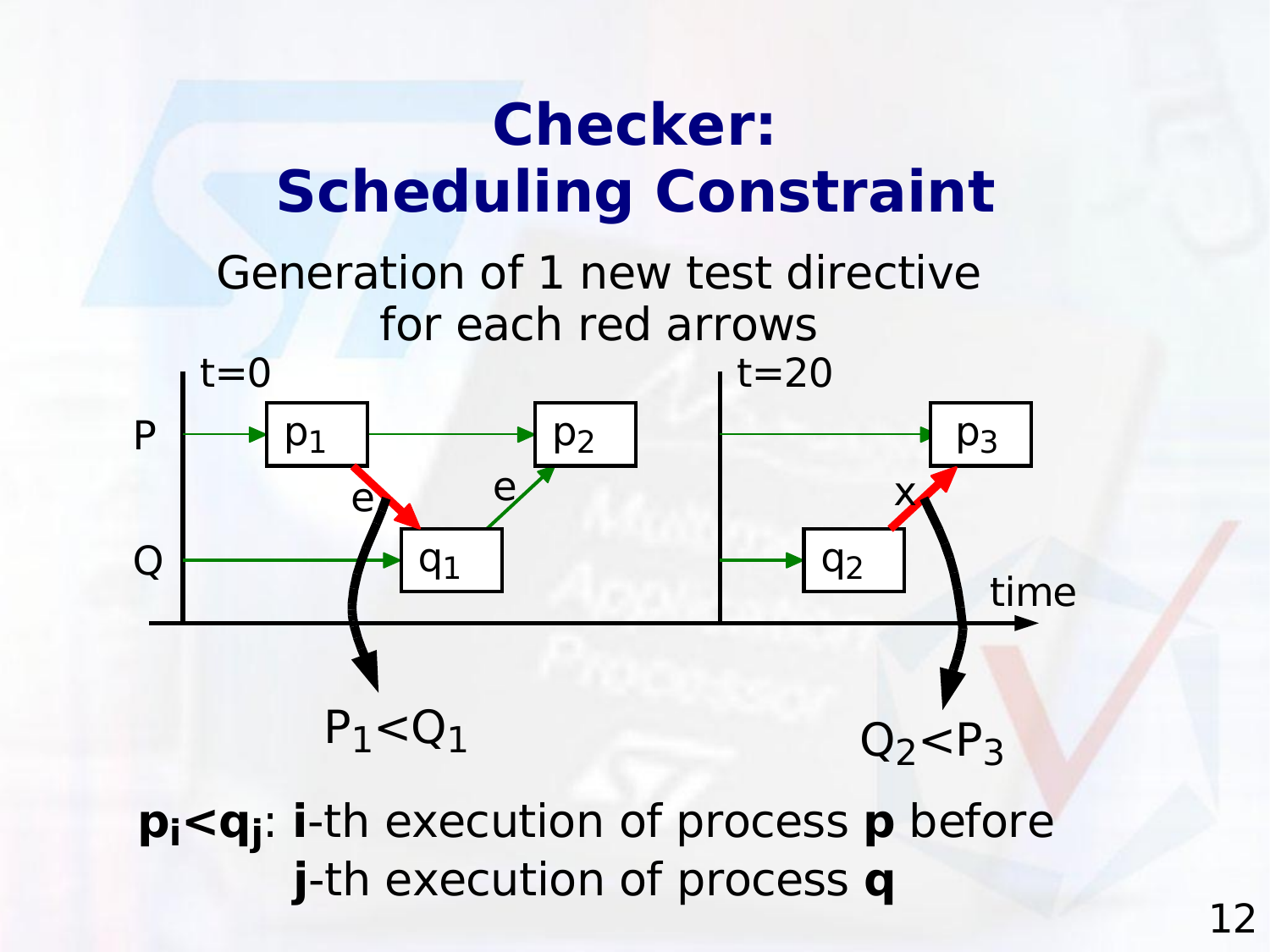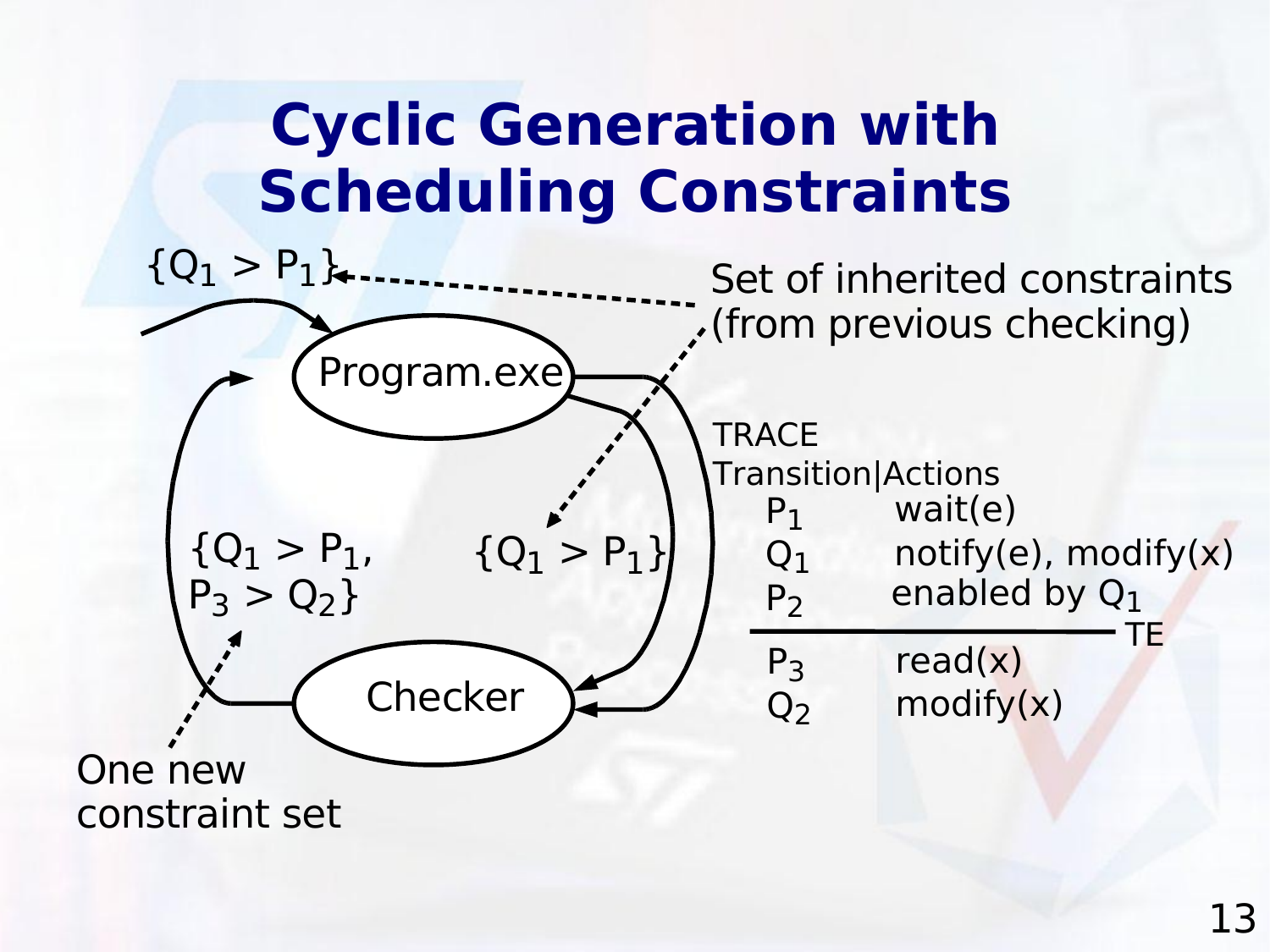## **Property Guaranteed by this Method**

- **A:** Set of all possible executions (for one data)
	- **G:** Set of generated executions (for the same data)
- **Property:** For all **a** in **A**, there exists **g** in **G** that differs only by the order of independent transitions.
- **Consequences on coverage:**
	- Full code accessibility for each process
	- All Dead-locks found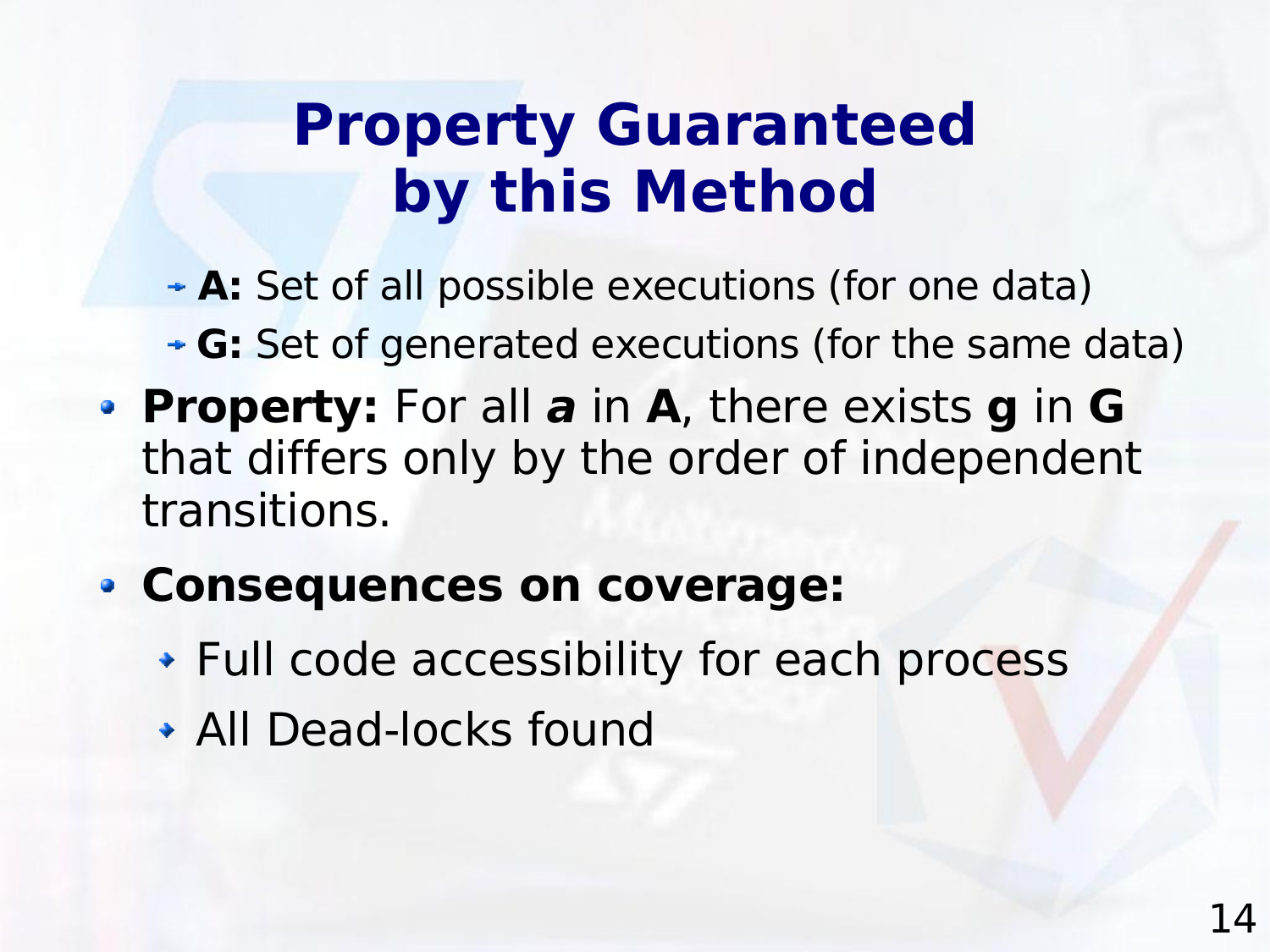## **Proof Hint: Constraint Trees**

leafs = simulated schedulings



- Define a function f from A to G
- a and f(a) differ only by the order of independent transitions.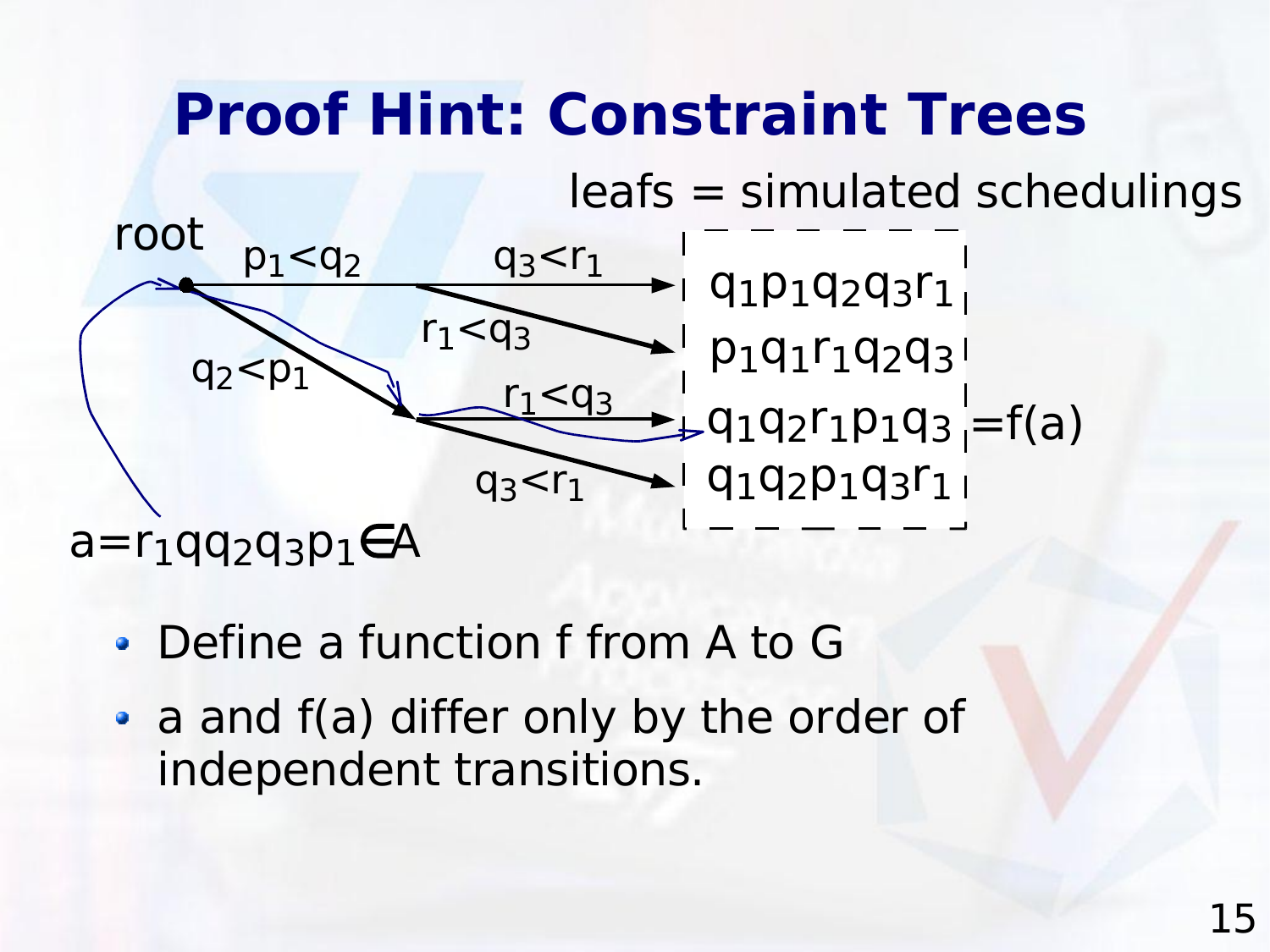# **Outline**

- TLM, SystemC and the Coverage Problem
- Principle of the Technique Applied
- **Implementation and Results**
- Conclusion & Demo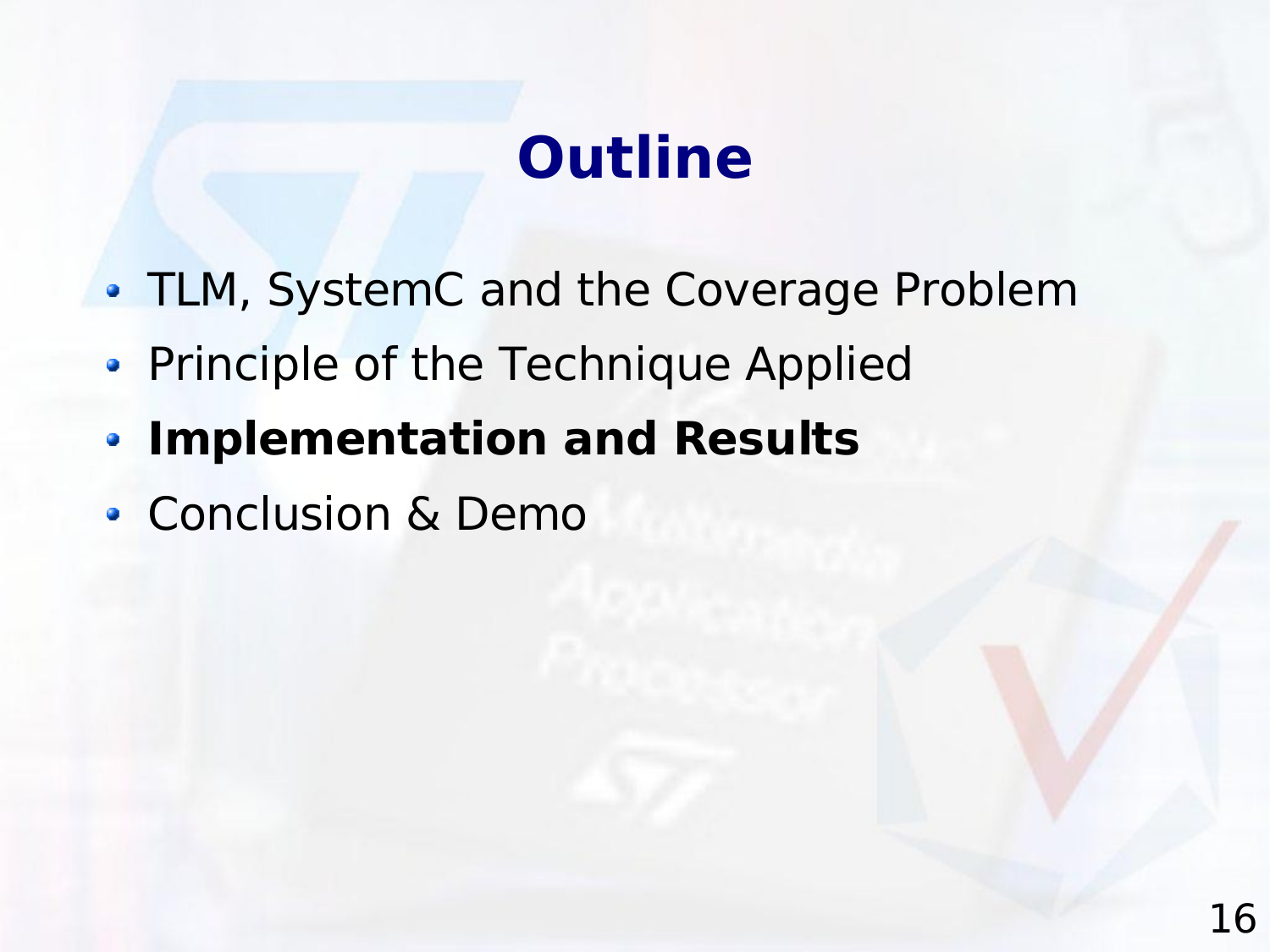#### **The Tool Chain**

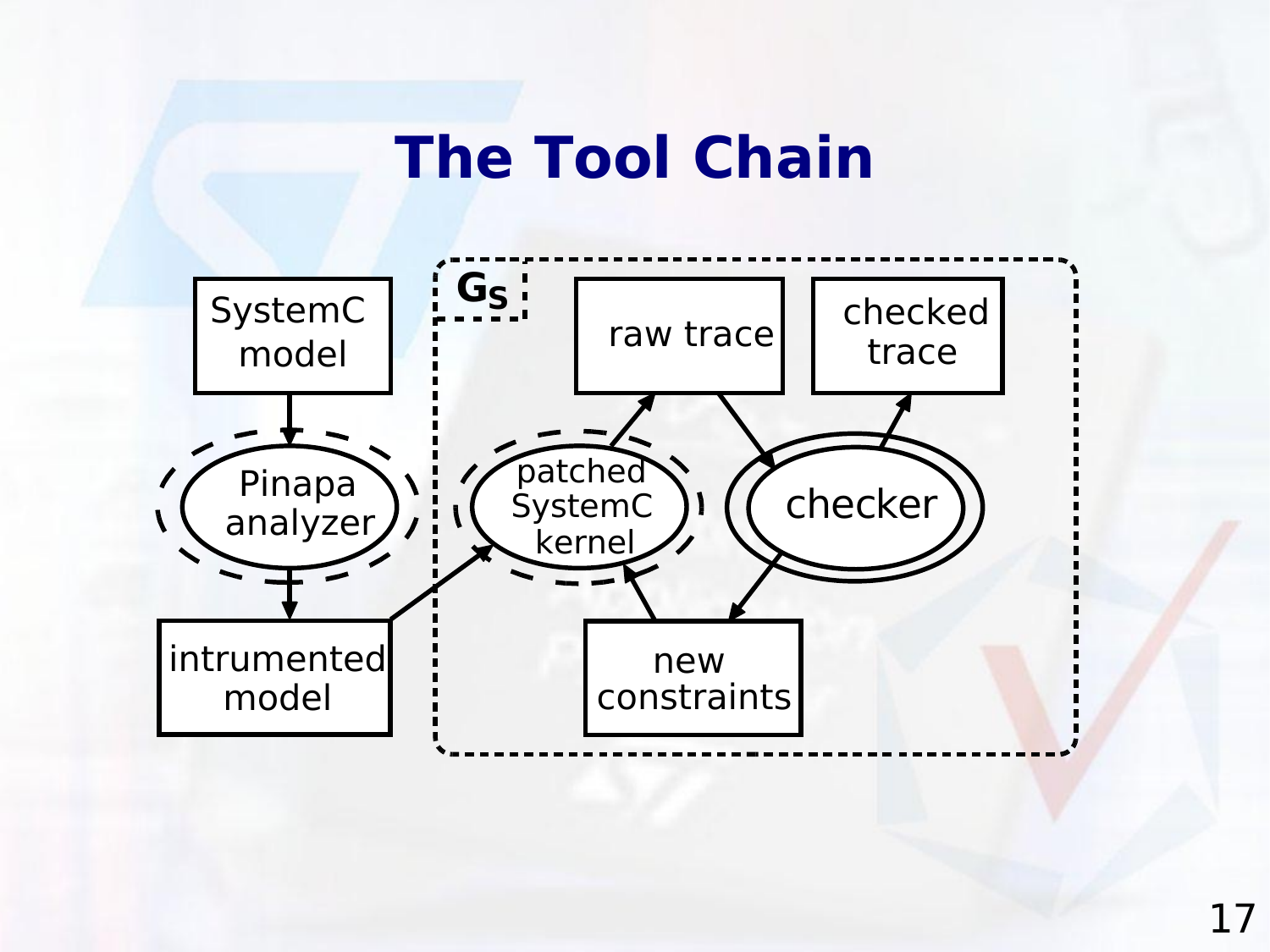## **Industrial Case Study: LCMPEG**

- Part of a Set-Top Box, from STM
- 5 components, runs of 150 transitions, with long sections of sequential code (~50klines)
- 32 generated schedulings  $(=card(G))$ , 13 sec
- 9.5 sec for the 32 simulations / 3.5 sec of overhead (time spent in checker)
- At least  $2^{\wedge}40$  possible schedulings (=card(A))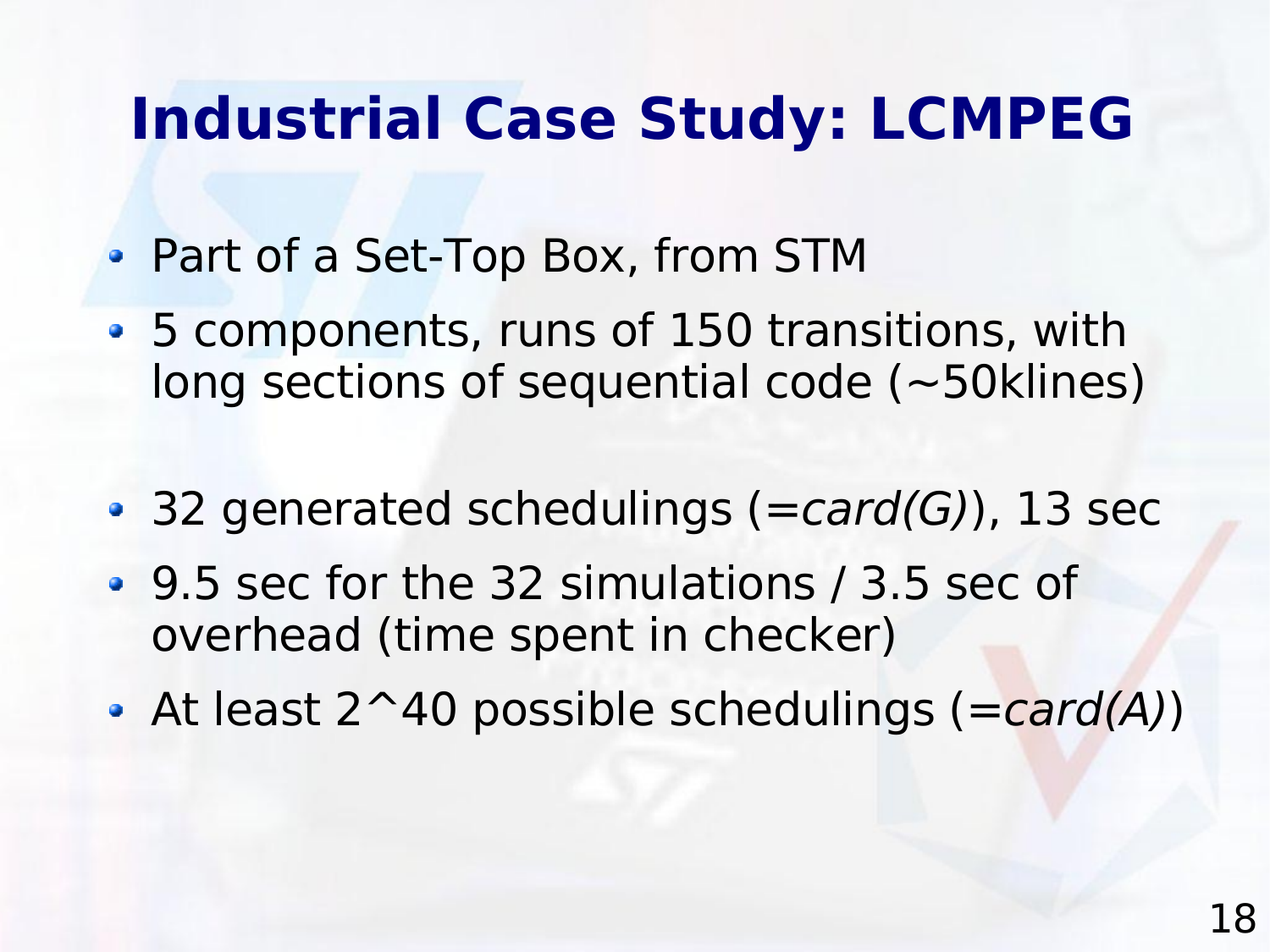## **Extension: Validation of SoC models in the presence of loose timings**

- New instruction: **lwait(42**±**12)** for representing unprecise timings
	- basic implementation: random in [30,54]
	- better: DPOR + Linear Programming
- Results : LCMPEG with delays  $\pm$  20% => 3584 simulations, 35 min 11 sec.
- Presented at FMICS'06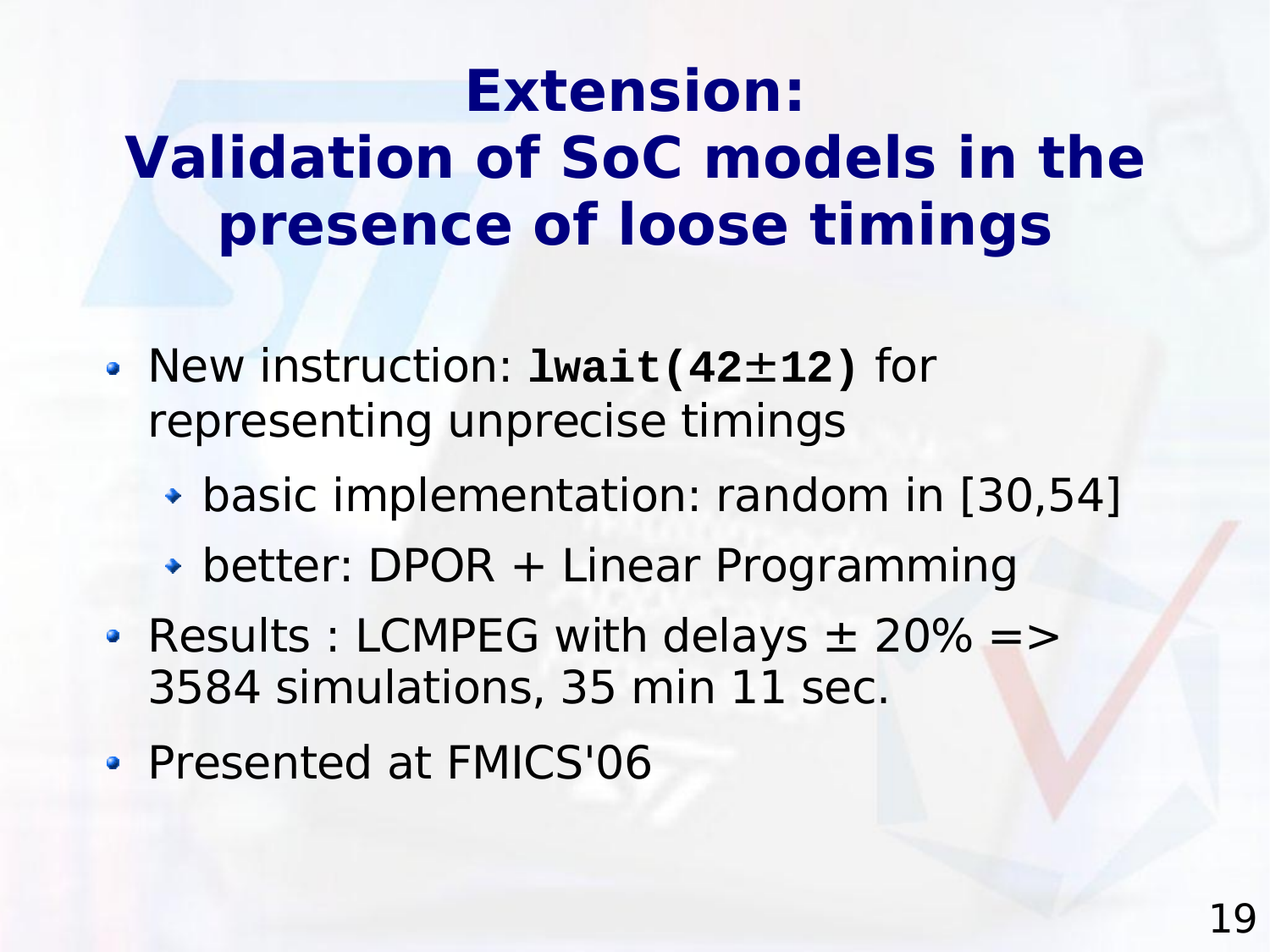# **Conclusion**

- Already works on medium-sized industrial case studies
- Should work on larger case studies with some improvements
- Well adapted to abstract TLM models which are asynchronous
- Light tool: no explicit extraction of an abstract formal model, no state comparison, ...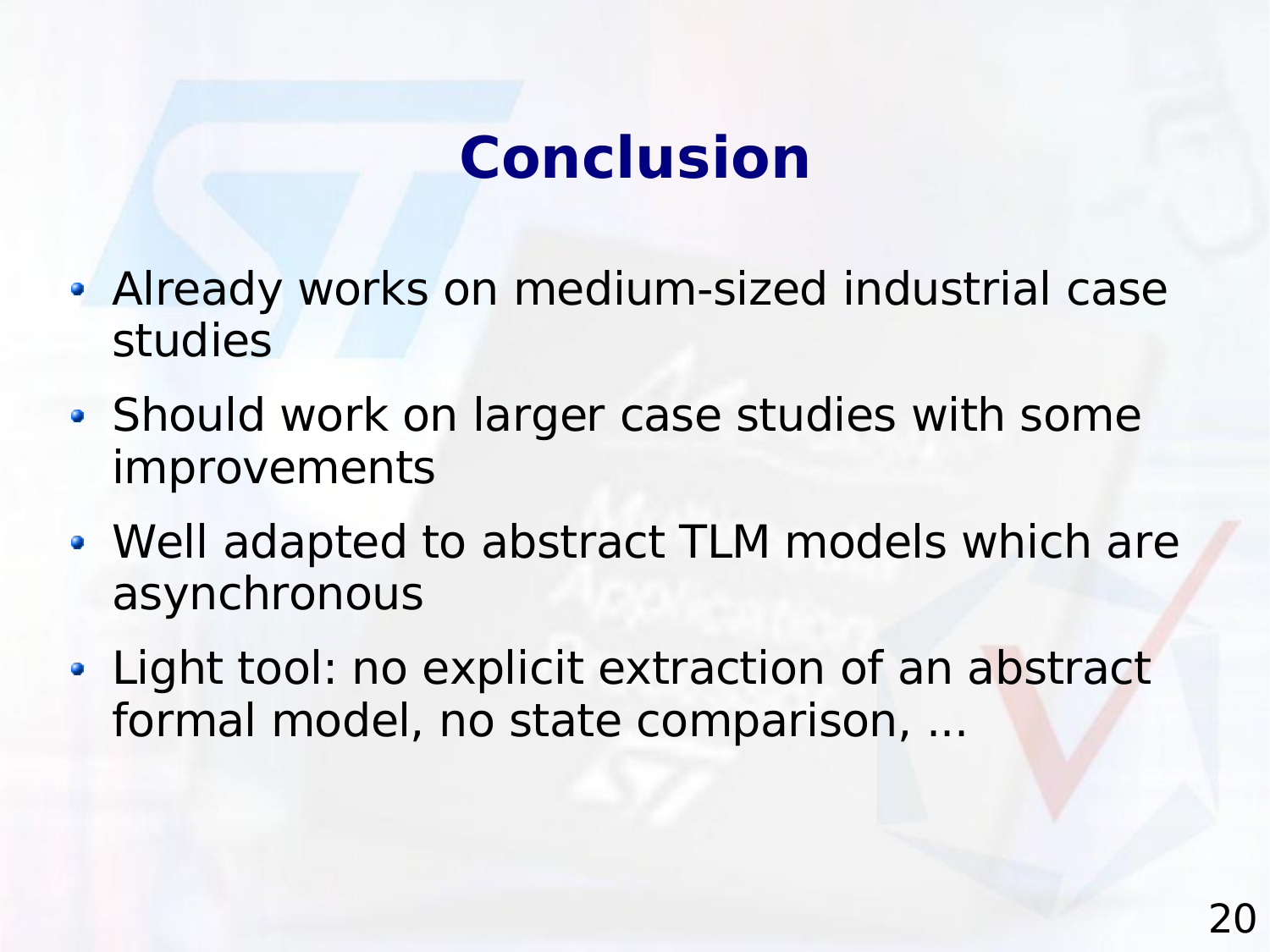#### **Further Works**

- Validation of SoC models in the presence of loose timings (presented at FMICS'06)
- Possible optimizations:
	- higher level synchronization mechanisms (persistent events)
	- remove useless branches of constraint trees
	- parallelization of the prototype
- Parallelization of the SystemC engine (based on dependency analysis too)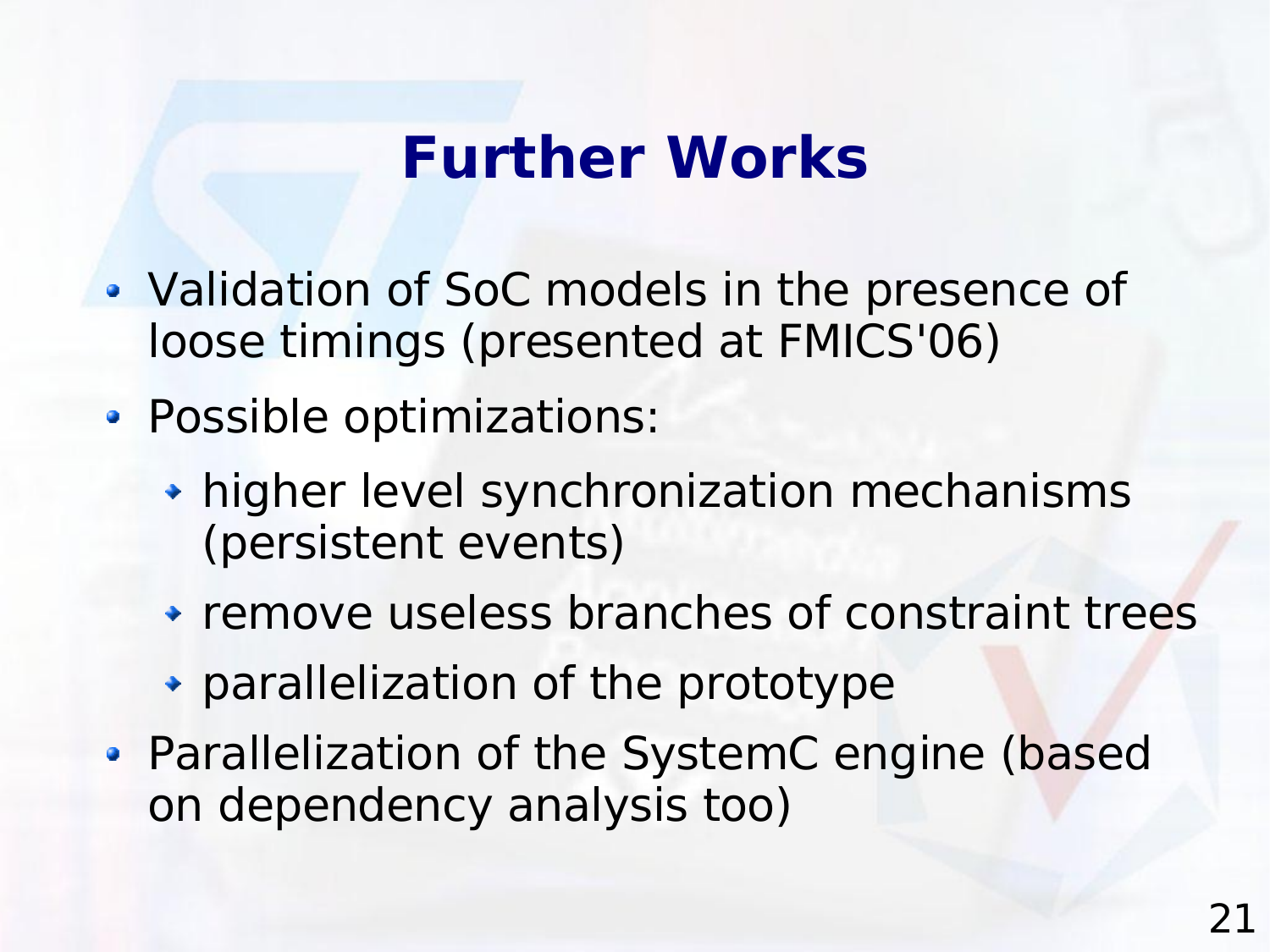#### Thank you for your attention.